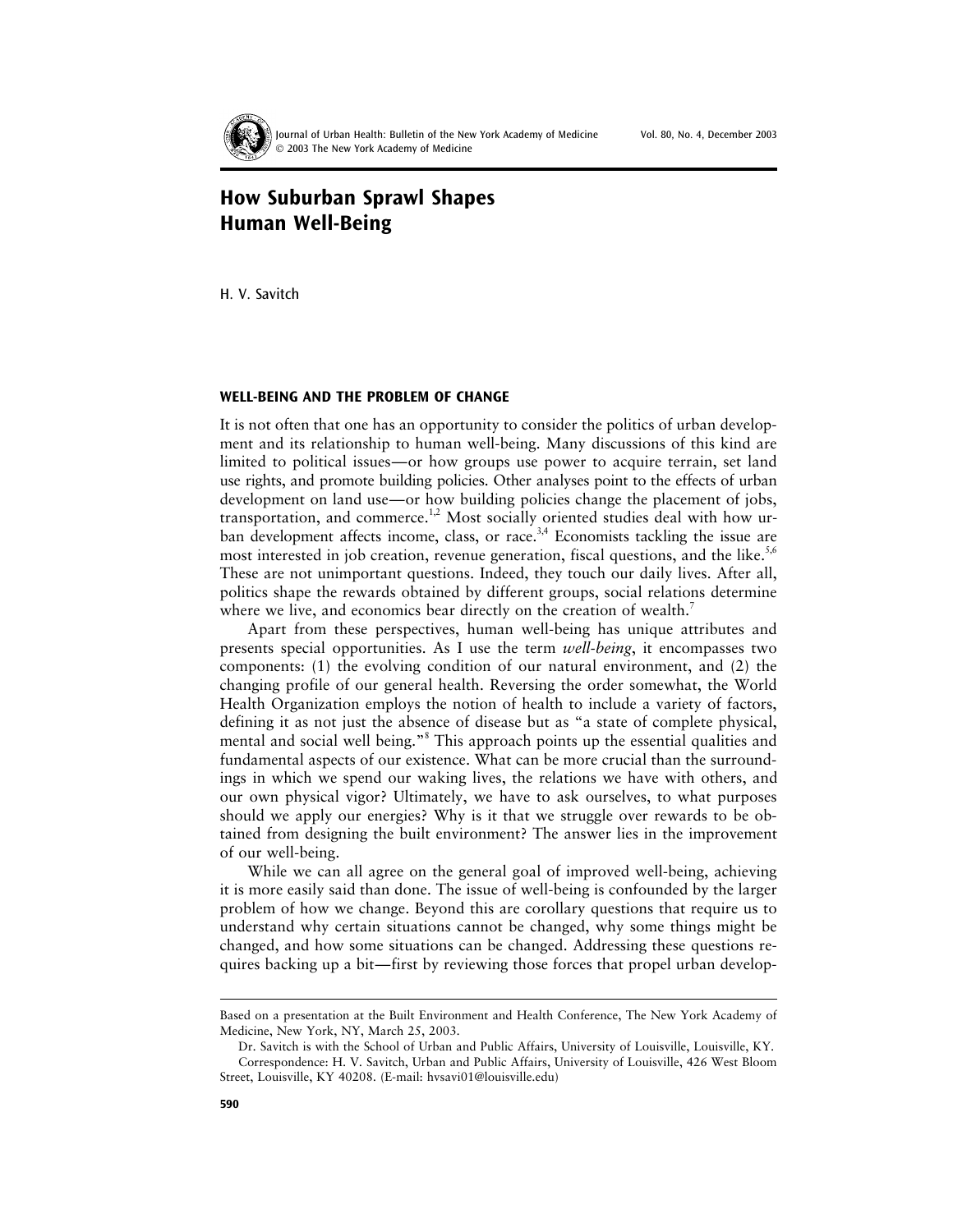ment, then by explaining why some may be immutable, next by tackling their effects on human well-being, and finally by determining how we might change.

## **SITUATIONS WE CANNOT CHANGE**

Certain factors govern urban development that we cannot do much about. These are called *structural conditions* because they underlie our social order and pertain to relatively durable constraints on political decisions. Structure is a kind of genetic code over which we have little control, but which continues to shape manifest actions. Some of our foremost structural conditions include geography, culture, and the march of technological advance.

Geography has made America one of the few continental nations of the world. We sometimes take for granted that this country stretches across a huge expanse, conveying an impression of seemingly unlimited land. Geography has given Americans the capacity to travel across the continent, live wherever they choose, and become profoundly individualistic. Historically, Americans felt they could settle anywhere on the continent for religious reasons or any other reason. Massachusetts for Puritans, Maryland for Roman Catholics, Utah for Mormons, and the deserts of Nevada for gamblers are just a few examples of open spaces for practicing individualists. Our culture produced free-spirited cowboys who roamed across vast prairies or mountain trappers who survived by steely courage. Today's blue-collar hero drives an 18-wheel tractor-trailer and races across an open landscape. While the lifestyle of truckers may be easier, their penchant for individualism, mobility, and freedom is no less stringent.

Most important, the sheer availability of land prompts Americans to move onto new land once old uses have been deemed obsolete. Italians or Japanese would not think of abandoning cities because land is so scarce in those countries. Instead, our brethren in other counties preserve and restore old buildings, adapting them to new uses and bolstering city centers with public investment. By contrast, Americans are inclined to abandon industrial neighborhoods, sometimes leaving whole cities in favor of sprawled residential tracts, edge cities, and strip-zoned highways.<sup>9,10</sup> For good or bad, we are a society of great abundance whose mentality leads us to believe that everything is disposable. Much as we might discard a used automobile, so too do we discard cities that no longer suit our purposes.

Cities that at one time held the industrial might of America have been reduced to shells. Within a few decades, Cleveland, Detroit, and St. Louis lost a third or more of their population and employment. We are not talking about a few isolated places, but a host of central cities that have been traumatized by deindustrialization, population flight, and disinvestments.<sup>11</sup>

Table 1 presents a list of some of the most distressed cities in the country. It shows population and employment change between 1970 and 2000.

The shifts are dramatic and go beyond mere statistics. The physical damage is all too evident in abandoned downtowns, boarded-up buildings, run-down housing, and the devastation of social life. One can only fathom the effects these losses have on children, families, the infirm, and the elderly. When people and jobs evaporate, so too does the maintenance of municipal services, the care of open space, and the availability of health care providers.

For those lucky enough to escape these conditions, the boomtowns of the Sun Belt and metropolitan suburbs held considerable opportunities. The introduction of new ways of building (along horizontal planes rather than vertical poles), new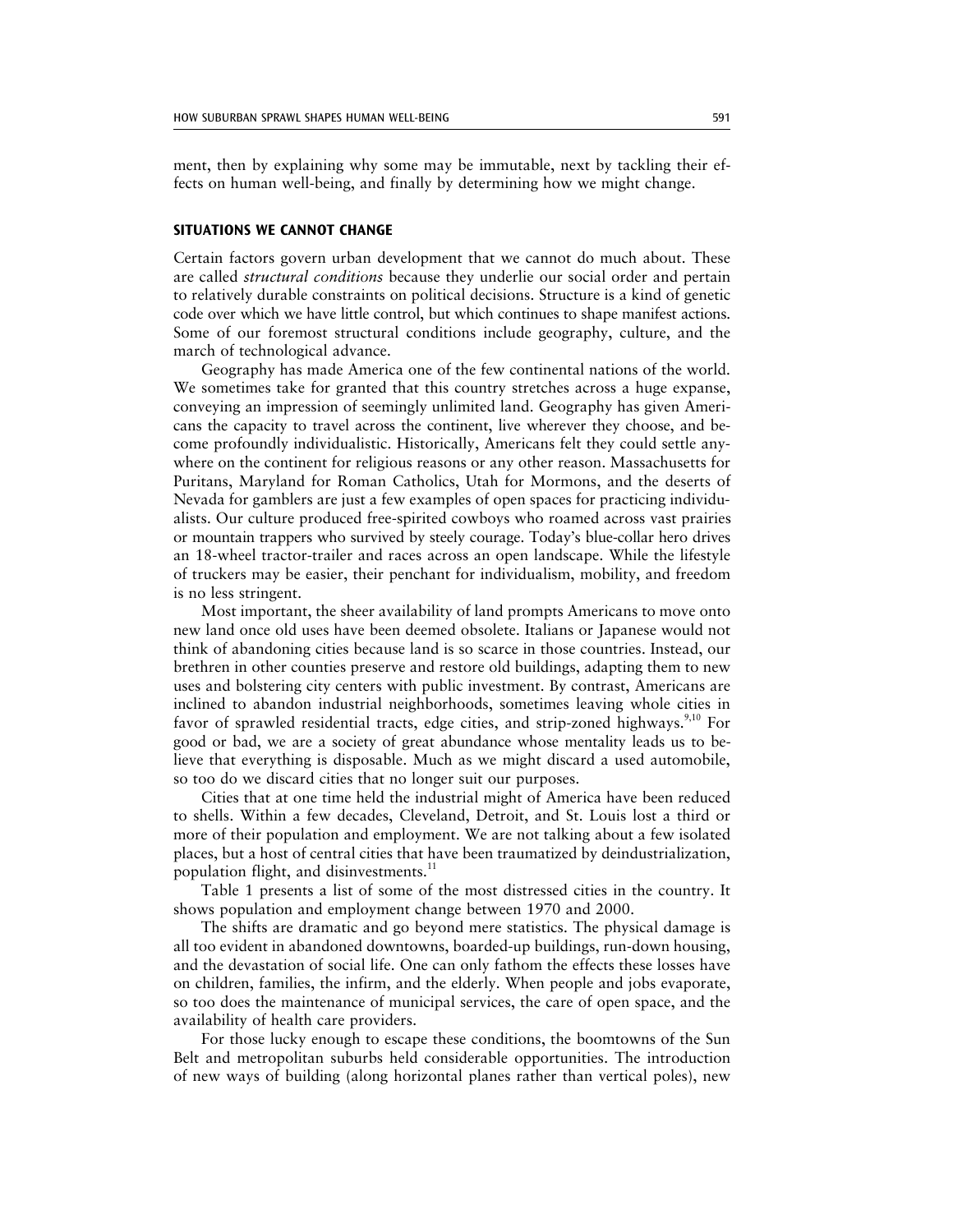|                  | Population |           |                   | <b>Employed Residents</b> |           |                   |
|------------------|------------|-----------|-------------------|---------------------------|-----------|-------------------|
|                  | 1970       | 2000      | Percent<br>Change | 1970                      | 2000      | Percent<br>Change |
| Hartford         | 158,017    | 121,578   | $-23$             | 68,168                    | 42,449    | $-37.7$           |
| Newark           | 382,417    | 273,546   | $-28$             | 137,362                   | 90,838    | $-33.9$           |
| Cleveland        | 750,903    | 478,403   | $-36$             | 287,416                   | 180,698   | $-37.1$           |
| <b>Baltimore</b> | 905,759    | 651,154   | $-28$             | 355,999                   | 256,460   | $-28.0$           |
| Chicago          | 3,366,957  | 2,896,016 | $-14$             | 1,390,161                 | 1,220,633 | $-12.2$           |
| New York         | 7,894,862  | 8,008,278 | 1                 | 3,204,995                 | 3,280,124 | 2.3               |
| Detroit          | 1,511,482  | 951,270   | $-37$             | 562,043                   | 331,638   | $-41.0$           |
| Gary             | 175,415    | 102,746   | $-41$             | 62,744                    | 35,922    | $-42.7$           |
| Dayton           | 243,601    | 166,179   | $-32$             | 97,532                    | 69,593    | $-28.6$           |
| St. Louis        | 622,236    | 348,189   | $-44$             | 232,351                   | 143,973   | $-38.0$           |
| Atlanta          | 496,973    | 416,474   | $-16$             | 210,713                   | 183,376   | $-13.0$           |
| Rochester        | 296,233    | 219,773   | $-26$             | 121,762                   | 91,993    | $-24.4$           |
| Milwaukee        | 717,099    | 596,974   | $-17$             | 300,931                   | 256,473   | $-14.8$           |
| Philadelphia     | 1,948,609  | 1,517,550 | $-22$             | 769,370                   | 585,353   | $-23.9$           |
| <b>Buffalo</b>   | 472,678    | 292,648   | $-38$             | 172,172                   | 114,213   | $-33.7$           |
| <b>Boston</b>    | 641,071    | 589,141   | $-8$              | 267,915                   | 286,147   | 6.8               |
| San Jose         | 445,779    | 894,943   | 101               | 163,039                   | 437,089   | 168.1             |
| Richmond         | 249,621    | 197,790   | $-21$             | 104,658                   | 91,066    | $-13.0$           |
| Akron            | 275,425    | 217,074   | $-21$             | 104,939                   | 99,380    | $-5.3$            |
| Springfield      | 163,905    | 152,082   | $-7$              | 64,967                    | 60,689    | $-6.6$            |

**TABLE 1. Population and employment in 20 distressed cities: 1970–2000**

*Sources*: US Bureau of the Census, *Population of the 100 Largest Urban Places: 1970*; US Bureau of the Census, *Ranking Tables for Incorporated Places of 100,000 or More: Population in 2000 and Population Change from 1990 to 2000* (PHC-T-5); US HUD, *State of the Cities Data System*, 2003.

equipment (robotics, fiber optics), and high technology (computers, satellite imagery) changed the industrial face of America. As anyone can tell, we have entered an information age. This is a time Alvin Toffler has called "the era of the electronic cottage."<sup>12</sup> Some scholars claim we no longer need highly dense surroundings and cities. Presumably, we can do everything from our computer terminals in the mountains and the deserts. According to some futurists, technology has shrunk space, and we should be able to live and work anywhere. As the theory goes, even faceto-face contact can be facilitated by occasionally hopping on a plane or taking the nearest interstate. That is a disputable conclusion, but it has some resonance. Planners have argued that we can have community without propinquity; we can build a highly interactive community in cyberspace and discard the quaint notion that human interaction requires physical proximity.<sup>13</sup>

Geography, culture, and technology fuel centrifugal forces that push human settlement well beyond central cities. Giving sustenance to these forces are automobiles and superhighways. The very character of freeways means that transportation patterns can be fluid. Automobiles expand the uses to which land can be put, making settlement patterns more explosive—almost randomly apportioned by points along fluid highway corridors. To appreciate that argument, think of the multiple exits one can take along interstate corridors and the local roads onto which people can fan. Consider this American pattern, as opposed to a European model of rail terminals, which are relatively fixed, and where settlement is clustered around set points,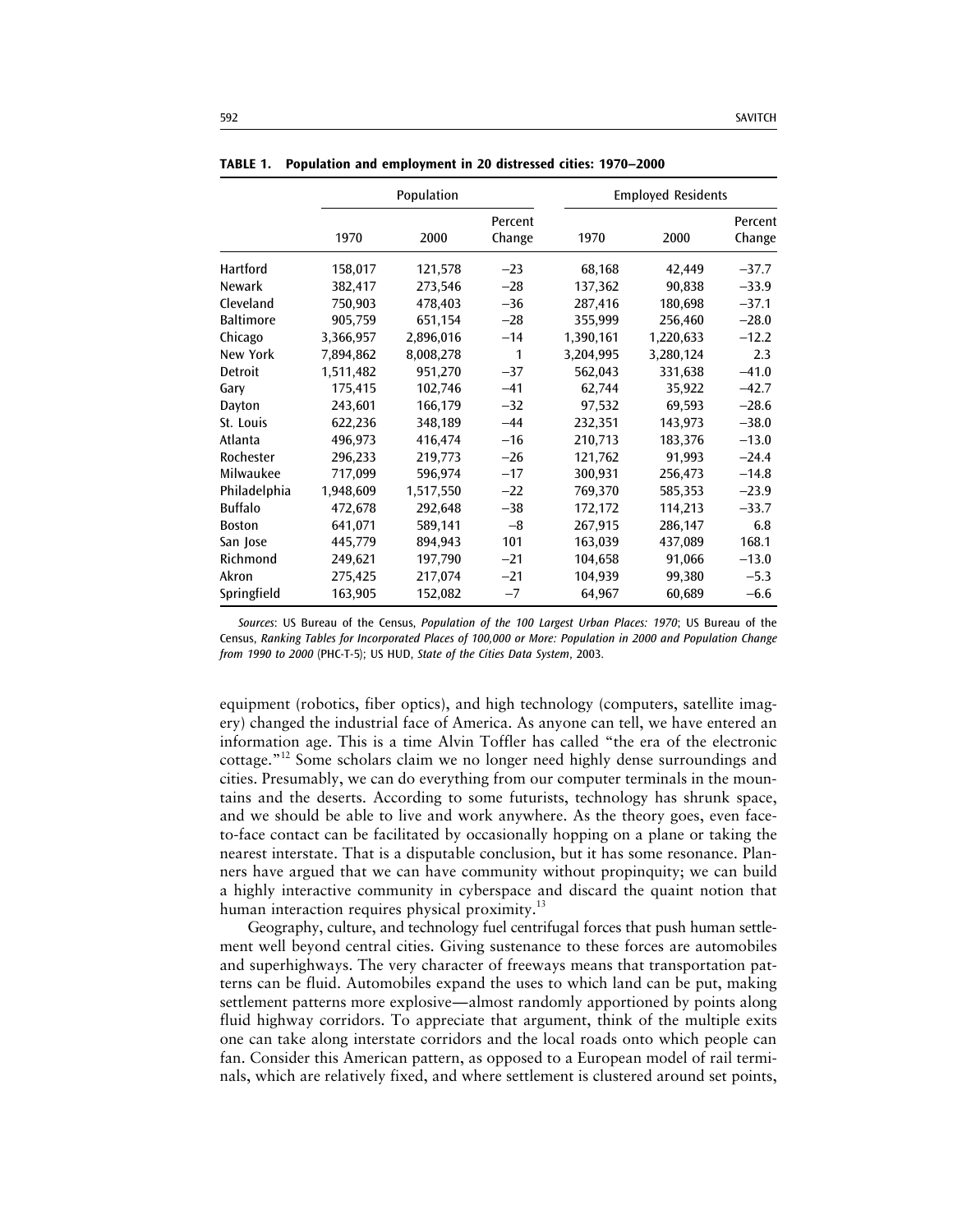such as traditional cities, small villages, and new towns. That is why the French, Germans, and British are able to build compact communities near newly extended rail stations.

#### **THINGS WE CAN CHANGE BUT WILL NOT**

Somewhere in a gray area between relatively unchanging structural factors and more malleable, discretionary conditions is our organization of government. To be sure, our government is built on long-term cultural features and social values. In America, few values are as highly regarded as the right to private property. The protection of private property is a sacred constitutional principle, and in some ways safeguards our right to sprawl across the landscape. So deeply ingrained is that value that two constitutional amendments are explicitly taken up with protecting private property. Indeed, some of the most quoted passages of the Federalist Papers deal with how limited government can protect private property.<sup>14</sup>

Our government is a guarantor of private property, and this entails safeguards against centralized, arbitrary authority. Limited government lies at the heart of democratic, pluralist societies, and we remain quite exuberant about that principle. One way of assuring those limitations was to decentralize power from federal levels to state and local levels.

Tip O'Neil's aphorism that "all politics is local" tells us something about how local government has evolved in the United States. The more local governments proliferate, the better they are able to maintain that locus of power. By the year 2000, Americans could count over 85,000 governments, over 513,000 officials elected in townships, villages, small municipalities, and counties across the nation.<sup>15</sup> This gives us a ratio of one government for every 3,529 residents. Keeping governments small means keeping them numerous. Keeping governments numerous enhances local choice, and enhancing local choice strengthens homegrown interest groups.

The power of local interest groups has profound consequences for the rise of what has been called growth machines, namely coalitions of realtors, bankers, newspaper publishers, developers, and public officials who are anxious to build. In varying degrees, growth machines dot every city and hamlet in the nation.<sup>3</sup> Their members learn to control planning commissions, zoning boards, and local councils. Lawyers, realtors, and insurance brokers fill influential seats within these institutions. When not actively lobbying for particular projects, growth machines exercise passive or institutional control over the built environment. Investment bankers and developers are routinely consulted over the placement of roadways and bridges, over whether to build housing subdivisions, and over the construction of shopping malls. Generally, these organizations build with a view to maximizing profit sometimes at the expense of the built environment.<sup>16</sup>

There is nothing necessarily "evil" about the activity of growth machines or "wrong" about maximizing profit. Indeed, one might argue that they are normal expressions of democracy and market economics. That said, growth machines do not arise through some natural complex of events, nor must they be inevitable. Rather, they are made possible by the construction of a fiscal system under which our local governments operate.<sup>17</sup> More than anything else, local fiscal autonomy is the driving force of growth machines and, by extension, the impetus for urban development.

Unlike cities in Europe or most other parts of the world, American cities are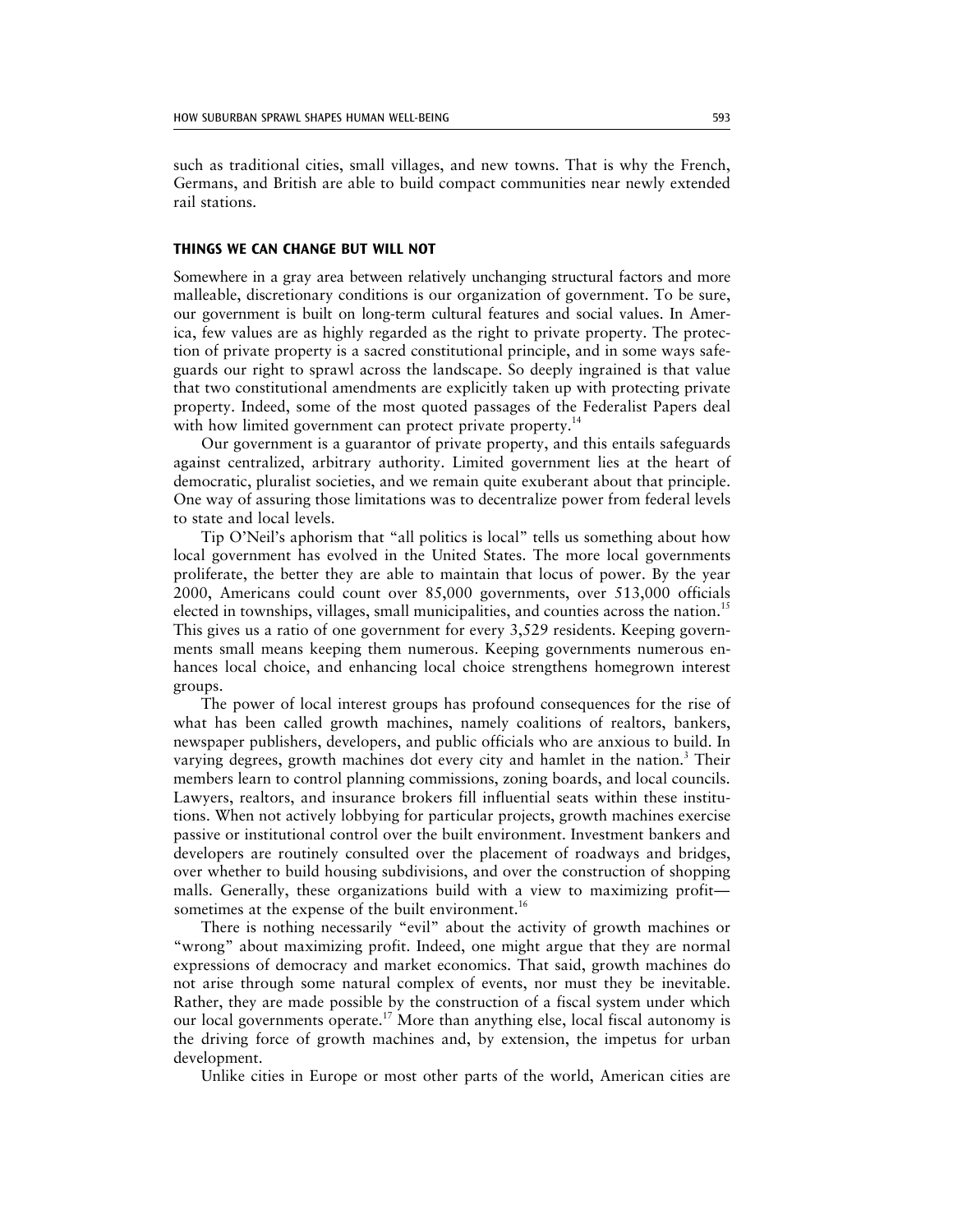largely responsible for raising their own budgets and do so by taxing residents and business. Cities also take on this responsibility without much of a federal or state cushion. In a sample of 15 large cities, the average proportion of federal aid in 1996 was 6.2%, while the average state proportion amounted to 21.2%. This amounts to a total of just 27.4% of local budgets covered by intergovernmental aid, which is among the lowest for an advanced industrial nation. (This should be considered in the context of the fact that many European central governments pay for police, fire, and education—services that constitute a large proportion of local budgets.) This low proportion of intergovernmental aid exposes localities to a competitive marketplace. To survive and prosper, localities must attract as many revenue raisers as possible, while minimizing revenue consumers. Localities are constrained to limit expenditures and expand opportunities for private investment. Minimizing environmental protection, reducing land use controls, building more roadways, and extending infrastructure into the countryside is an ideal way to accomplish this.

No jurisdiction wants to embark upon growth restraint when it is competing with other jurisdictions for economic development.<sup>18</sup> Growth machines can be valuable allies in the quest for investment dollars. They enable local governments to compete by helping them to recruit industry, lower taxes, and offer land concessions to potential investors. Growth machines are often lodged in local chambers of commerce, and it is not unusual for these coalitions to work under contract with city halls and take on quasi-governmental responsibilities. Growth machines can be very aggressive in competing for investment. The most sought-after development prizes are airports, sports teams, convention halls, new industry (sometimes pirated from another jurisdiction), or other sources of investment.<sup>19,20</sup>

The competition for these prizes can be fierce. From the viewpoint of local economic development, we have embarked upon endless competition and what has come to be called "place wars."<sup>21</sup> In New York and New Jersey, the competition for jobs and capital became so severe that the two states had to sign a "nonaggression pact."<sup>22</sup> No sooner had the pact been signed than it was broken. Seen in perspective, these events reflect competitive struggles between governments that try to outbid each other and in the end defeat any common purpose.

In the Midwest and South, localities enthusiastically bid for sports teams and airline hubs. By and large, private investors determine placement and design of the stadiums used to attract professional teams and the facilities used to draw airlines. While some stadiums are built within urban cores, others cater to a "tailgate party" clientele and seek large parking spaces so that fans can picnic out of their automobiles. Similarly, airline maintenance centers and terminals are built across vast stretches of terrain. In the West, water and sewerage are extended into deserts to accommodate development. Built out of the desert, both Las Vegas and Phoenix are among the country's fastest growing cities—made possible by an abundance of surrounding land.

Localities make up for low intergovernmental aid by attracting federal dollars in other ways. Military bases, air and space investments, and other governmental expenditures often boost local economies, serving as a source of indirect revenue.<sup>23</sup> Also, localities augment their revenue through highway and bridge building. Over the short run, federally supported construction indirectly fills local coffers by boosting sales or payroll taxes. Land values also increase around bridge and highway entry points, and this may augment property taxes. Yet for all the temporary stimulus brought by sprawl, it often creates other fiscal expenses (infrastructure, new schools, higher prices) as well as social costs (health, environment, esthetics).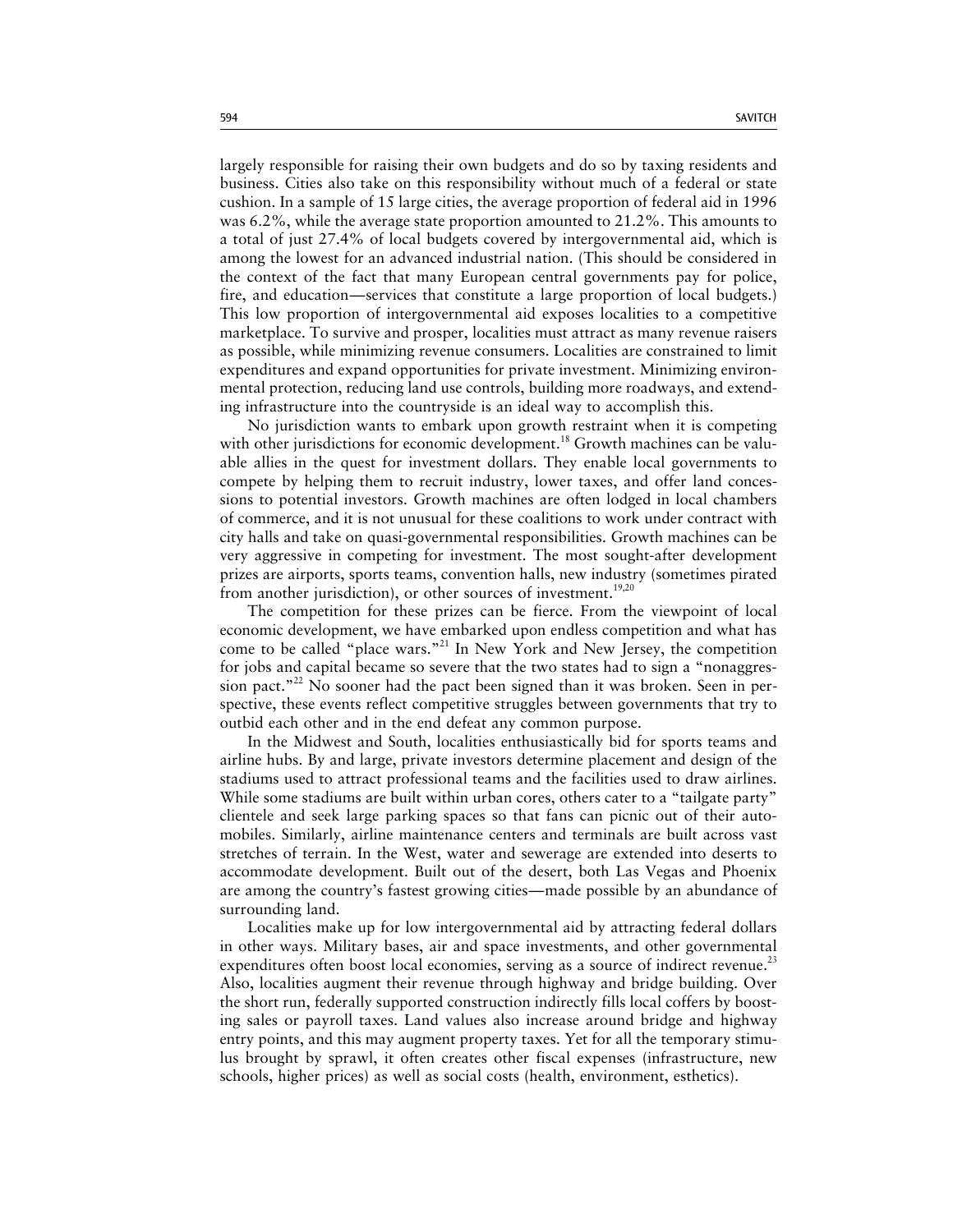Some of the largest defense contractors are located in open spaces like Southern California (Lockheed, Northrop), while a good many outlets have sprung up in Colorado (Hewlett Packard, Honeywell, United Technologies). Texas and Florida also house NASA, the nation's space enterprise. Highways and bridges push settlement outward into the hinterland and exacerbate the declustering of cities.

Not surprisingly, house building follows the placement of industry and the infrastructure laid out to accommodate new capital. Residence is built apart from commerce and separated from commerce, schools, leisure, and other types of social activity. Typically, one needs an automobile in order to buy groceries, shuttle children around town, or go to the movies. Simple acts like having a quick lunch, buying odd items, or making a bank transaction can all be carried out without even removing oneself from an automobile seat.

There are also political implications to this pattern of building. Once developed, many of the new communities incorporate as separate municipalities, which serves as a way to lock in tax revenues and is known as defensive incorporation. These localities are also able to control zoning and land use, thereby determining the type of resident who is able to buy a house in the area. The effect of this building pattern is to "zone in" prosperous white middle-class households while "zoning out" poorer minority residents.

This is one reason why the social gap between cities and suburbs has burst wide open. In 1950, \$1 earned by a suburbanite was matched by \$1.05 earned by a city dweller. By 1970 that ratio had been reversed, so that \$1 earned by a suburbanite was matched by only \$.96. By 1990 suburban income had soared and that same dollar was matched in the central city by just 59 cents.<sup>2</sup>

Racial segregation was little better. Social scientists often rely on an index of dissimilarity to measure racial segregation. Such an index measures the distribution of a given group within a specific area. The index varies from zero, indicating perfect integration across an area, to 100, showing complete segregation. The differences between white and black Americans are especially sharp. Most of our major cities continue to show indices above .70, meaning that 70% of blacks would have to move for a neighborhood to be fully integrated. To illustrate, by the year 2000 the Cleveland metropolitan area registered .83 on its index of dissimilarity. Chicago scored similarly at .84, while Philadelphia was somewhat lower at .76. The New York metropolitan area stood at the higher end of the scale at .81. This tells us more than three-quarters of black residents in our major cities would have to move into white neighborhoods to achieve racial balance.

# **SITUATIONS WE CAN CHANGE BUT HAVE YET TO ACT UPON**

At the other end of the spectrum are matters that are relatively short term, subject to change and to political discretion. These are largely issues of policy made by government over the course of time. The list of specific initiatives taken to support urban sprawl is quite extensive and reaches back a half century or more. By the end of World War II, single-family housing received an immense boost. The GI Bill did nothing directly to build suburban housing, but instead accelerated sprawl by insuring mortgages and writing down (indirectly subsidizing) interest rates. Before Washington's full-blown intervention, prospective buyers were required to put up a third of the appraised value of a house before obtaining a mortgage.<sup>25</sup> Typically, home loans extended over 10 or perhaps 20 years.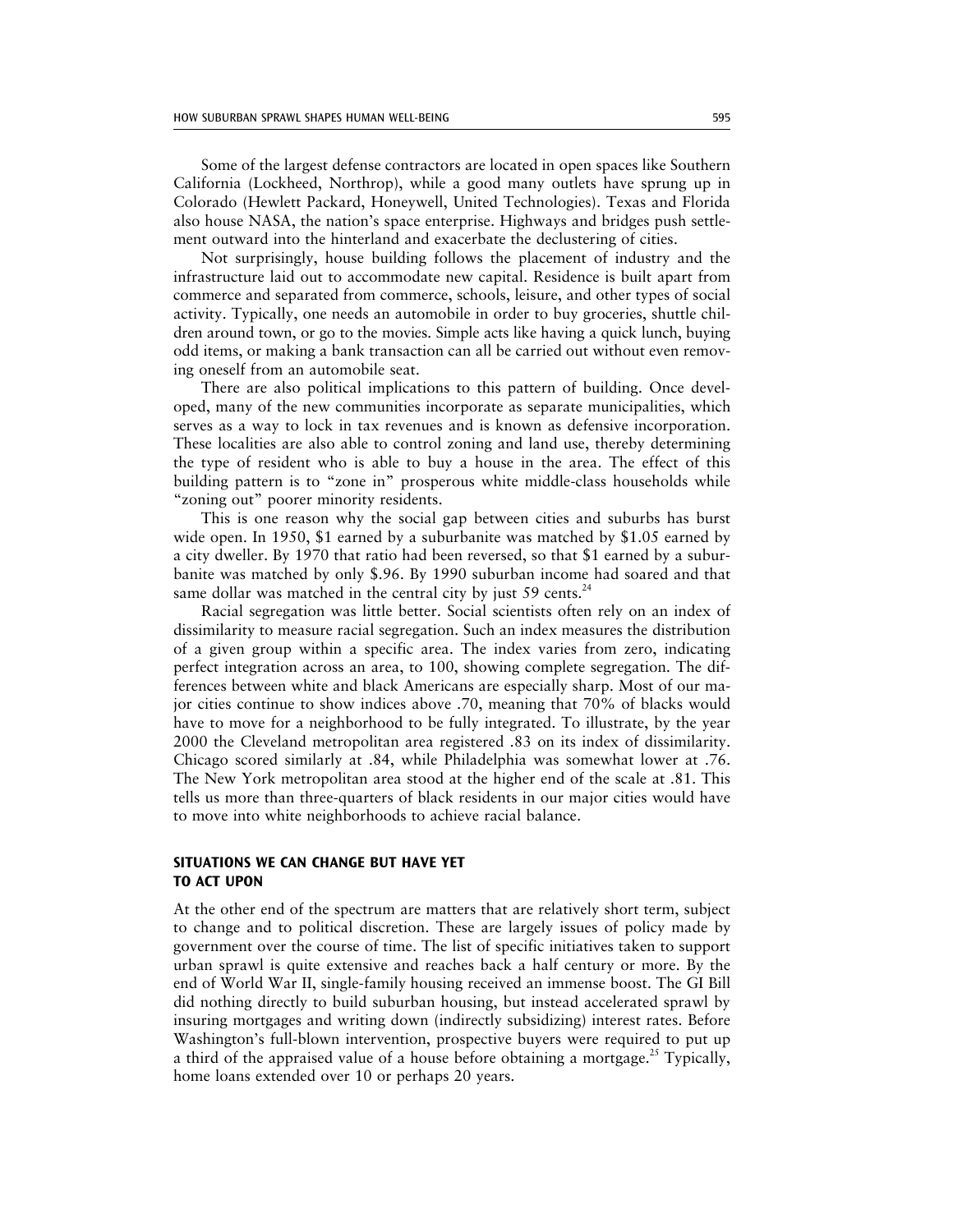Once undertaken, federal insurance simply eliminated the risk to lenders and made mortgages not only more abundant but significantly cheaper and extended them over 30-year periods. Moreover, postwar benefits helped write down loans to veterans, and this opportunity was eventually extended to modest-income buyers. Interest rates were gradually shaved off, and by the 1950s were down to 5%. Houses could be bought with just a few thousand dollars in cash, and mortgage payments might very well equal the cost of renting an apartment. These policies paved the way for standardized housing construction. Much like automobile production, suburban housing could be erected with assembly-line techniques and division of labor. Farmland could be cheaply bought, subdivided, and covered with "Levittowns" spread across the landscape.

Federal tax laws proved to be an even more powerful incentive for residential householders. Interest on mortgages could be deducted from the tax bill, and these payments often climbed to roughly half the cost of a house purchase. Meanwhile, no such advantages were accorded to renters living in apartment buildings. People discovered that it was as cheap to buy as to rent shelter and quickly took advantage of the benefits. Since 1934, the proportion of families living in owner-occupied dwellings has risen from  $44\%$  to  $67\%$ .<sup>26,27</sup> Home interest deductions have exacerbated the policy imbalances toward cities. Using 1997 as an example, the foregone taxes on these deductions (mostly benefiting suburbanites) were about four and a half times the Department of Housing and Urban Development's direct spending on housing subsidies.<sup>28\*</sup>

At the same time, federal tax policy has been used to encourage commuting by private automobile. Tax laws permit deductions for parking spaces. Companies can offer up to \$175 per month in tax-free parking for each employee, while mass transit benefits over \$65 per month are counted as taxable income.<sup>29</sup> We have a situation in this country where a suburbanite driving a gas-consuming, highly polluting sport utility vehicle enjoys subsidized parking, while most of the costs for rail transit are passed on to passengers.

Tax policies related to property may also have keyed up the urge to sprawl through the Taxpayer Relief Act of 1997. Under this law, individuals are permitted to exclude up to \$250,000 (\$500,000 for joint filers) of capital gain on the sale of a residence. In theory at least, the exclusion would yield large profits for lavish houses and would encourage wealthier taxpayers to purchase larger homes on larger lots. Since the exclusion could be claimed every two years, prospective homeowners can move further into the countryside on larger spreads of land. The push toward exurbia is made all the more attractive by public subsidies for new sewer construction. By 1980, the federal government was absorbing 75% of sewer construction costs, up considerably from a previous 20-year period.<sup>28</sup> The irony is that while subsidies go toward the consumption of new land, the reuse of old land is actually penalized. Federal environmental requirements impose costs on city gov-

<sup>\*</sup>There is no mistaking the popularity of tax benefits. Homeowners constitute a formidable political constituency and could prod politicians with measures for self-protection and taxpayer revolts. When President Jimmy Carter suggested a reduction in tax benefits for home mortgages, he found himself deluged with angry protests and immediately retracted his hasty proposal. Since then, national politicians have steered clear of the issue. In fact, Bill Clinton and Al Gore treated tax policies that encouraged sprawl very gingerly. They shied away from raising taxes on gasoline and took no stand on taxing vehicles that consume large amounts of gasoline.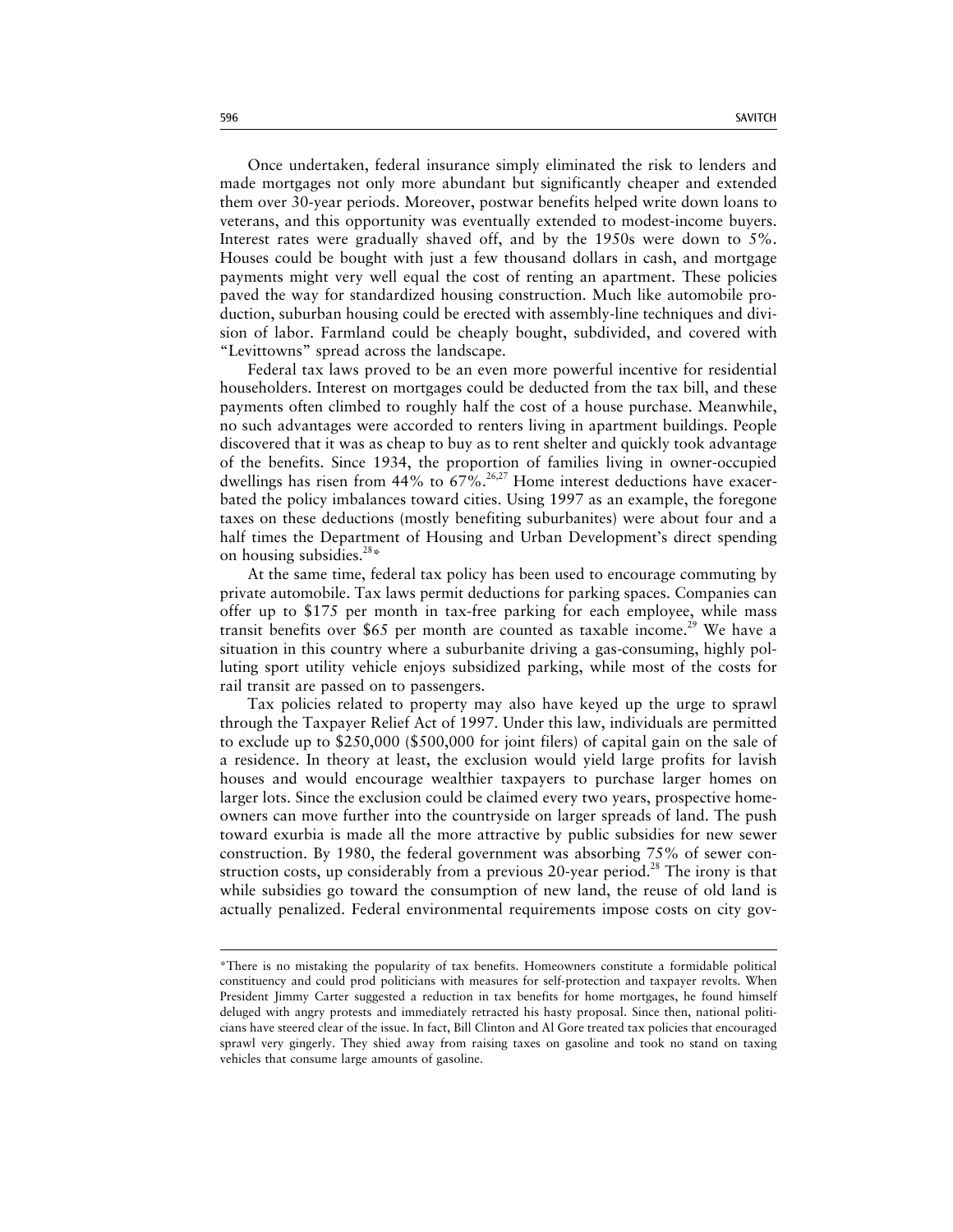ernments or potential purchasers to clean up brownfields before any development can be undertaken.

The most significant discretionary policy promoting sprawl is our penchant for highway construction. Americans have always loved roads and highways, but the romance blossomed with the adoption of the National Interstate and Defense Highway Act of 1956. Since then the amount of federal money put into endless ribbons of concrete has exploded. In the past three decades alone, over a trillion dollars have been spent on highways. $30$ 

Figure 1 shows a line graph representing a recent 13-year period, and shows the relative amounts spent on highways versus mass transit. In order to better gauge the impact of this spending at the time of expenditure, the lines are calibrated to nominal dollars.

Note that the nominal amounts soared by more than 100% between 1982 and 1994. We can also see the lines between highways and mass transit spreading farther apart. In 1982, highways consumed at least 75% of total spending, and by 1994 this proportion had increased to 84%.<sup>31</sup> Since that time, Congress passed in 1998 a massive 6-year, \$216 billion highway and mass transit law, which represents a 40% increase over previous spending. The measure has been hailed as the largest public works legislation in history. Again, in this new legislation, the proportional shares for highways versus mass transit are interesting. Highways absorb 80% of the bounty, while mass transit is left with 18% (2% is reserved for safety and miscellaneous purposes). $32$ 

Moreover, federal funding for interstate highways began far ahead of programs for mass transit, and from the onset was protected through the Highway Trust Fund. Even after the introduction of mass transit, highways enjoyed a large advan-



**FIGURE 1.** Federal outlays on highways and mass transit, 1982–1994. (*Source*: US Department of Transportation, Bureau of Transportation Statistics. 1997. *Federal, State and Local Transportation Financial Statistics, Fiscal Years 1982–1994*. Publ. No. BTS-97-E-02. Available at: www.bts.gov. Accessed May 2000.)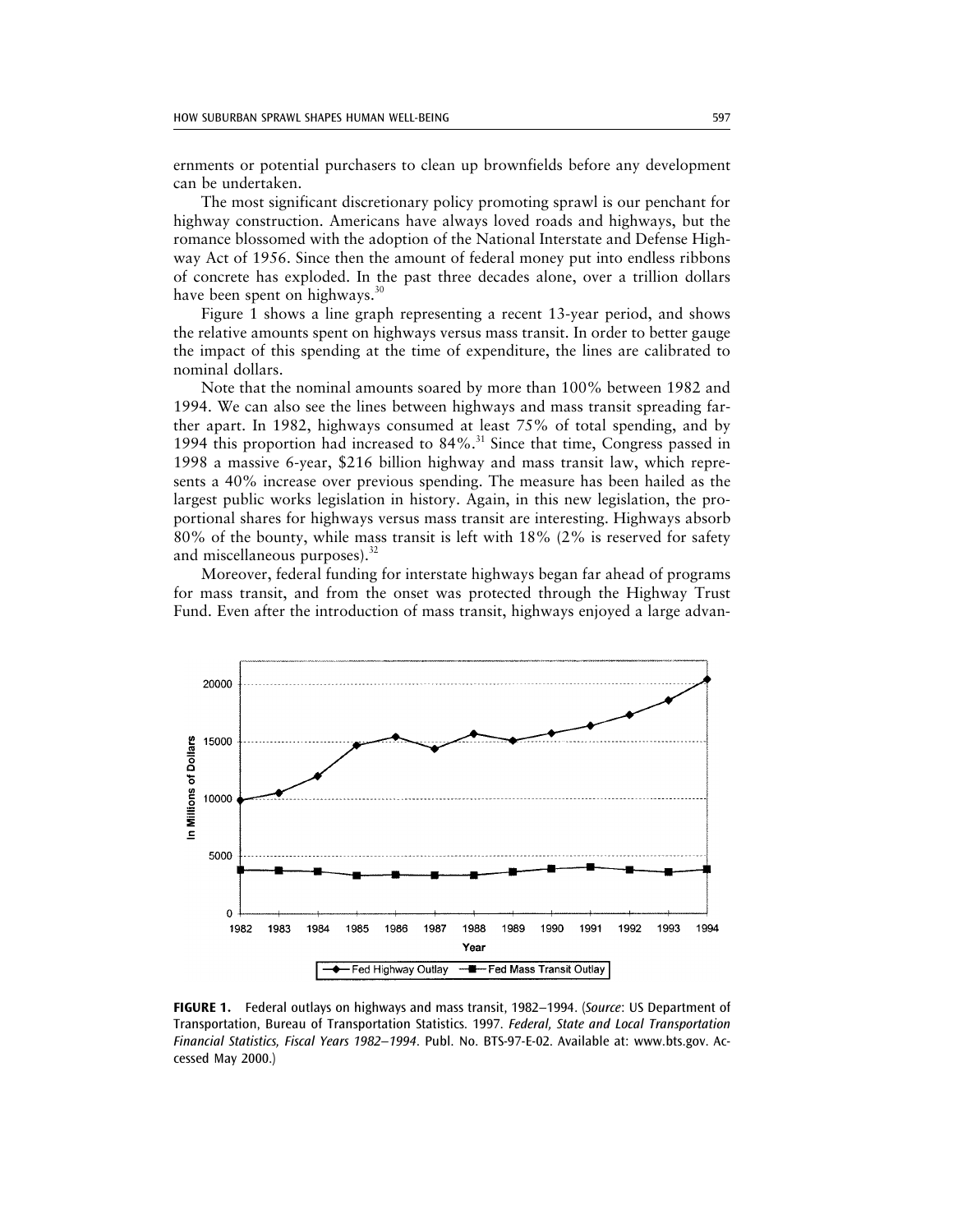tage. Money for highway construction could be automatically tapped through user taxes with localities contributing just 10% of the cost, while Washington paid for 90% of the remainder. It took nearly two decades and a series of congressional brawls before cities could tap the trust fund for other transit purposes. Even then, cities choosing to substitute mass transit for highways received just 80% of matching funds from Washington.<sup>33</sup> Highway defenders often argue that motorists and truckers pay their own way and are entitled to those funds, but this is not quite the case. A study by the US Congress Office of Technology Assessment found that motorists "paid 62-72 percent of public expenditures for highway infrastructure," $34(p213)$  while government absorbed the rest. This does not include a host of indirect subsidies for the occurrence of personal injuries, opportunity costs for land use, pollution, and congestion.

Commensurate with these findings, federal actions have their consequences. Directly or indirectly, federally encouraged sprawl has increased both trip length and travel time. Between 1969 and 1990, vehicle miles traveled by commuters soared by 74%, while all types of vehicle miles traveled rose even more, by 82%.<sup>35</sup> Mean travel time for most metropolitan areas has also increased. One study of more than 60 metropolitan areas showed that in many instances the average driver spent as much time in traffic each year as on vacation.<sup>36</sup> Another study put the figure higher, calculating that American drivers spend 443 hours each year in their automobiles.37,38 We can only speculate about the accumulation of wasted time, lost energy, and missed opportunities for rejuvenation created by this inefficiency.

The contradictions stemming from technological advance, patterns of settlement, and sheer politics are startling.<sup>39</sup> While technology has shrunk time and distance, patterns of human settlement and regional fragmentation have expanded the time it takes to get from one place to another as well as the distance required for travel. People, buildings, commerce, and leisure have thinned out across the American landscape, making it easy for some and difficult for others to reach. As I shall show below, there are important results for human well-being, ranging from increased air pollution to strains on water resources and our physical conditioning.

### **EFFECTS ON WELL-BEING**

At the outset, we should recognize that it is not easy to draw causal links between one variable and another. In many cases, we may find an association, even a strong association, between different factors, but these variables can be related in many different ways. Sometimes they can be connected through intervening linkages, while at other times they may be connected by mere happenstance, showing up as spurious correlations. So we do need to be careful about how we connect events, and where the associations are loose we should treat observations as plausible though unconfirmed hypotheses. With this in mind, I begin with the strongest causal links and move toward weaker associations.

One apparent outcome of sprawl is its impact on traffic fatalities. The very design of most new suburbs is geared to automobile use. Built astride major highways, guided by clover-leaf construction patterns, and lacking in pedestrian walkways or dedicated bicycle paths, these suburbs can be a hazard for anyone not shielded by an automobile. Over a recent 2-year period, 10,696 pedestrians were killed by automobile accidents. As a society we make just 6% of our trips on foot, yet pedestrians absorb 13% of all fatalities caused by automobiles. Many of the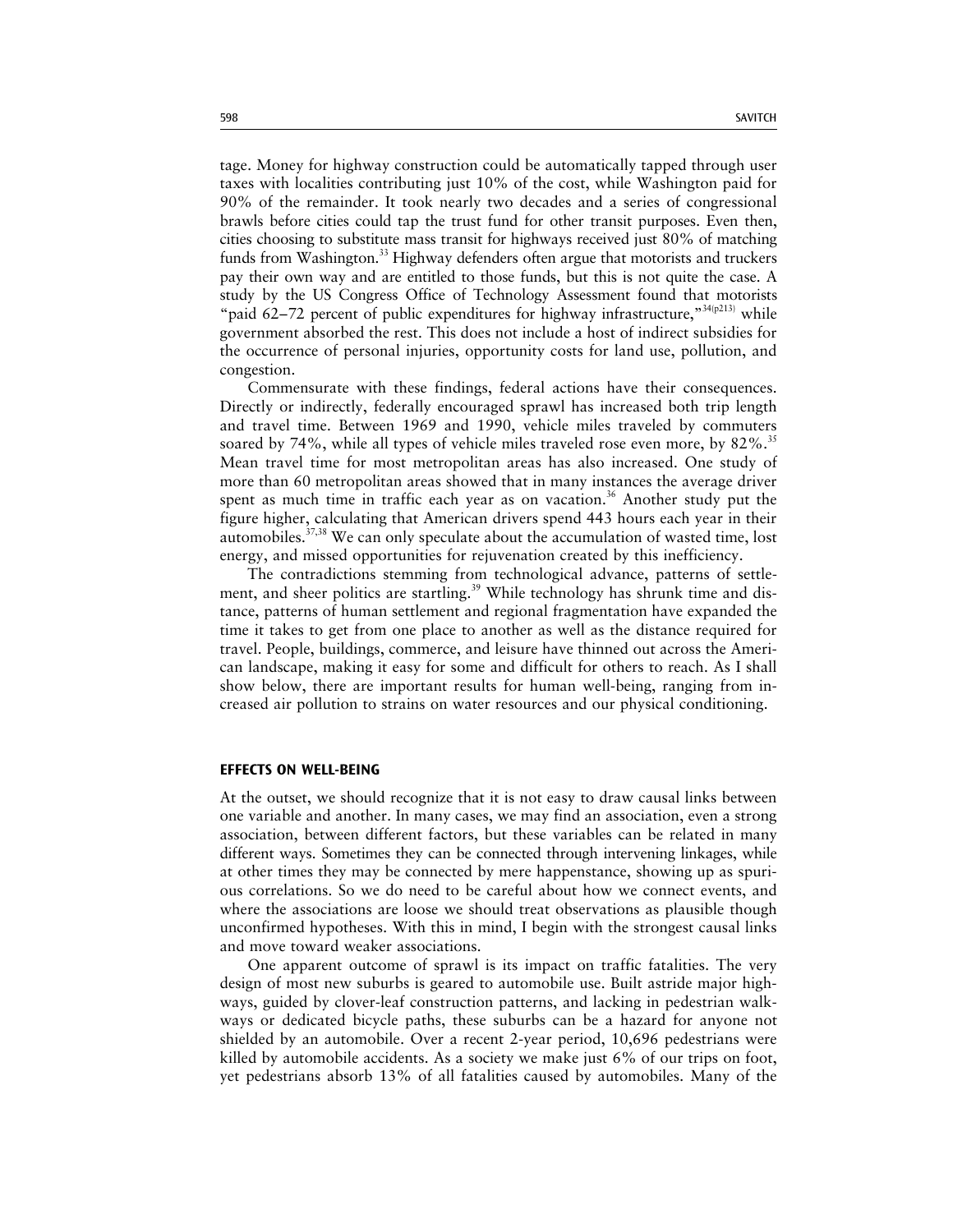victims are people who never drive and include children and the elderly. In most cases, the accidents occur in places where crosswalks are not available.<sup>40</sup>

More extensive damage is done by motor vehicles to the air we breathe. Automobiles and trucks are the major cause of air pollution. By the end of the last decade, road vehicles accounted for approximately 58% of carbon monoxide emissions, nearly 30% of nitrogen oxides, roughly 27% of volatile organic compounds, and about 9% of particulate matter.<sup>41</sup> The Clean Air Act (1970) and the Intermodal Surface Transportation and Efficiency Acts (1991 and 1998) have dramatically reduced pollutants from motor vehicles.

Nevertheless, the total effect of clean air legislation has been limited because the proliferation of suburban development causes us to take shorter trips more often. According to recent surveys, most trips are taken by a single driver; 90% of those trips are 10 miles or less; and  $25\%$  are less than 1 mile.<sup>42</sup> Thus, while "point" of source" pollution has decreased, frequency of automobile use and increased numbers of automobiles on the road have offset hoped-for improvements.

Table 2 displays the impact of automobile use within 30 of our largest metropolitan areas. The table shows the annual number of pounds of smog per person as well as the percentage accounted for by cars and trucks.

While there is some variance in the relationship between sprawl and smog, some of the most affected areas are the most smog ridden. These include Charlotte, Dallas, Hartford, and Norfolk. Densely packed New York City does relatively well while Chicago, Providence, and San Francisco fare somewhat worse, but are better than average.

Considered over a period of time, the contradictions between reducing pollution at the point of source and its increase through suburban design are particularly sharp. Of 207 metropolitan areas analyzed between 1990 and 1999, less than 14 have experienced a reduction in pollution while more than 17 have seen an increase; the balance of these areas remained unchanged. All told, 20% of Americans lived in areas where the air was considered to be unsafe. $43$ 

We pay a steep price for the privilege of sprawl. In one way or another, exposure to smog has been implicated in a host of illnesses. These diseases tend to be chronic and range from asthma to bronchitis, and ultimately to the exacerbation of heart ailments, emphysema, and pneumonia. Ascertaining the cost of pollution to human life is enormously difficult, and the figures are widely discrepant. But we do know that those most hurt are children as well as racial or ethnic minorities concentrated in poorer neighborhoods.<sup>38</sup>

We also know that improved design and mass transit can substantially ameliorate this threat to well-being. Atlanta is one of the most sprawled metropolitan areas in the nation. Yet when that city hosted the 1996 Olympics, it temporarily changed its ways. This was done by concentrating activities in specific areas, investing in environmentally friendly landscape design, and using mass transportation. The quickest and most apparent result was a reduction by 41.6% in asthma admissions to hospital emergency rooms.<sup>41,44</sup>

Sprawl has other environmental consequences. Carpeting rural areas with concrete parking lots has a serious effect on the water we drink. Under natural conditions, rainfall is captured by vegetation, swamps, trees, permeable soil, or other natural absorbents. These areas act to retain and purify water for further recycling. Once natural habitats are covered over with impermeable surfaces, the hydrologic cycle is destroyed, causing immense runoffs, floods, and water contamination. The volume of storm water that washes off a parking lot is 16 times greater than the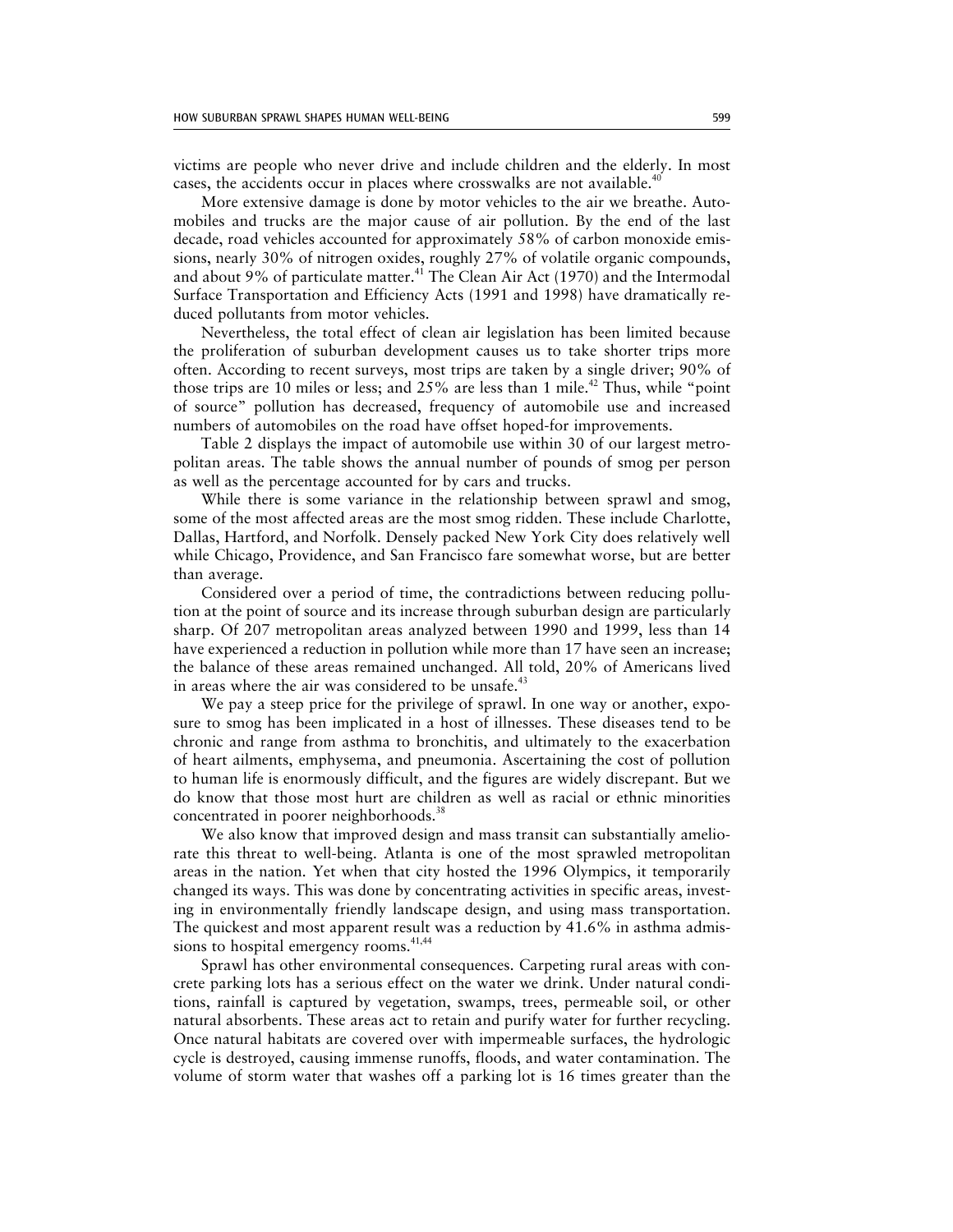| City                                            | Pounds of smog per person Percent of smog |      |
|-------------------------------------------------|-------------------------------------------|------|
| New York, New Jersey                            | 54                                        | 35.8 |
| Chicago-Gary-Kenosha, Illinois                  | 69                                        | 30.2 |
| Las Vegas, Nevada                               | 57                                        | 25.8 |
| Los Angeles-Riverside-Orange County, California | 65                                        | 47   |
| Providence (All Rhode Island)                   | 65                                        | 45.5 |
| San Diego, California                           | 69                                        | 47.8 |
| San Francisco Bay area, California              | 65                                        | 46.9 |
| Baltimore, Maryland                             | 72                                        | 38.5 |
| Miami-Fort Lauderdale, Florida                  | 72                                        | 43.7 |
| Phoenix, Arizona                                | 70                                        | 36.3 |
| Sacramento Metro, California                    | 70                                        | 52.4 |
| Washington DC Metro                             | 72                                        | 38.5 |
| West Palm Beach, Florida                        | 73                                        | 38.4 |
| Denver, Colorado                                | 78                                        | 28.3 |
| New Orleans, Louisiana                          | 77                                        | 14.1 |
| Philadelphia, Atlantic City-Trenton,            |                                           |      |
| Pennsylvania, New Jersey                        | 77                                        | 35   |
| Austin, Texas                                   | 83                                        | 43   |
| Boston-Worcester-Lawrence, Massachusetts        | 82                                        | 39.3 |
| Buffalo-Niagara Falls, New York                 | 83                                        | 35   |
| Charlotte-Gastonia, North Carolina              | 93                                        | 35   |
| Dallas-Fort Worth, Texas                        | 89                                        | 48.5 |
| Hartford (Greater Connecticut)                  | 91                                        | 46.8 |
| Houston-Galveston-Brazoria, Texas               | 85                                        | 23.7 |
| Norfolk-Virginia Beach-Newport News, Virginia   | 93                                        | 34.4 |
| Pittsburgh-Beaver Valley, Pennsylvania          | 92                                        | 35.6 |
| Portland, Oregon                                | 93                                        | 40.3 |
| Raleigh-Durham-Chapel Hill, North Carolina      | 92                                        | 40.3 |
| Rochester, New York                             | 87                                        | 36.7 |
| Salt Lake City, Utah                            | 90                                        | 34.4 |
| Tampa-St. Petersburg-Clearwater, Florida        | 88                                        | 33.5 |

**TABLE 2. Smog in 50 largest metropolitan areas: 2002**

*Source*: Sierra Club. *Sprawl Report, Cleaning the Air*. San Francisco, CA: Sierra Club, 2001.

amount that can be absorbed in a field. Invariably, rainfall from parking lots mixes with grit, oil, and other debris, contaminating its flow into reservoirs or other holding bins.

Here again, environmental hazards contribute to health hazards. Waterborne diseases are a case in point. Research on this problem shows the highest incidence and quickest contagions occurred after heavy rainfall fell onto impervious surfaces. By contrast, groundwater contamination was slower and weaker.<sup>4</sup>

Last, I turn to the effect of the built environment on our physical and psychological condition. Not only do we construct our built environment, but after that construction our built environment constructs us. In many ways we are products of that built environment. Cities enable their residents to remain anonymous (because one can easily get lost in crowds) or become avid participants (because crowds and organizations are available). Living in a city profoundly influences perspective because it opens us to multiple streams of information. Urban residents are more likely than their rural counterparts to be more tolerant, innovative, and lib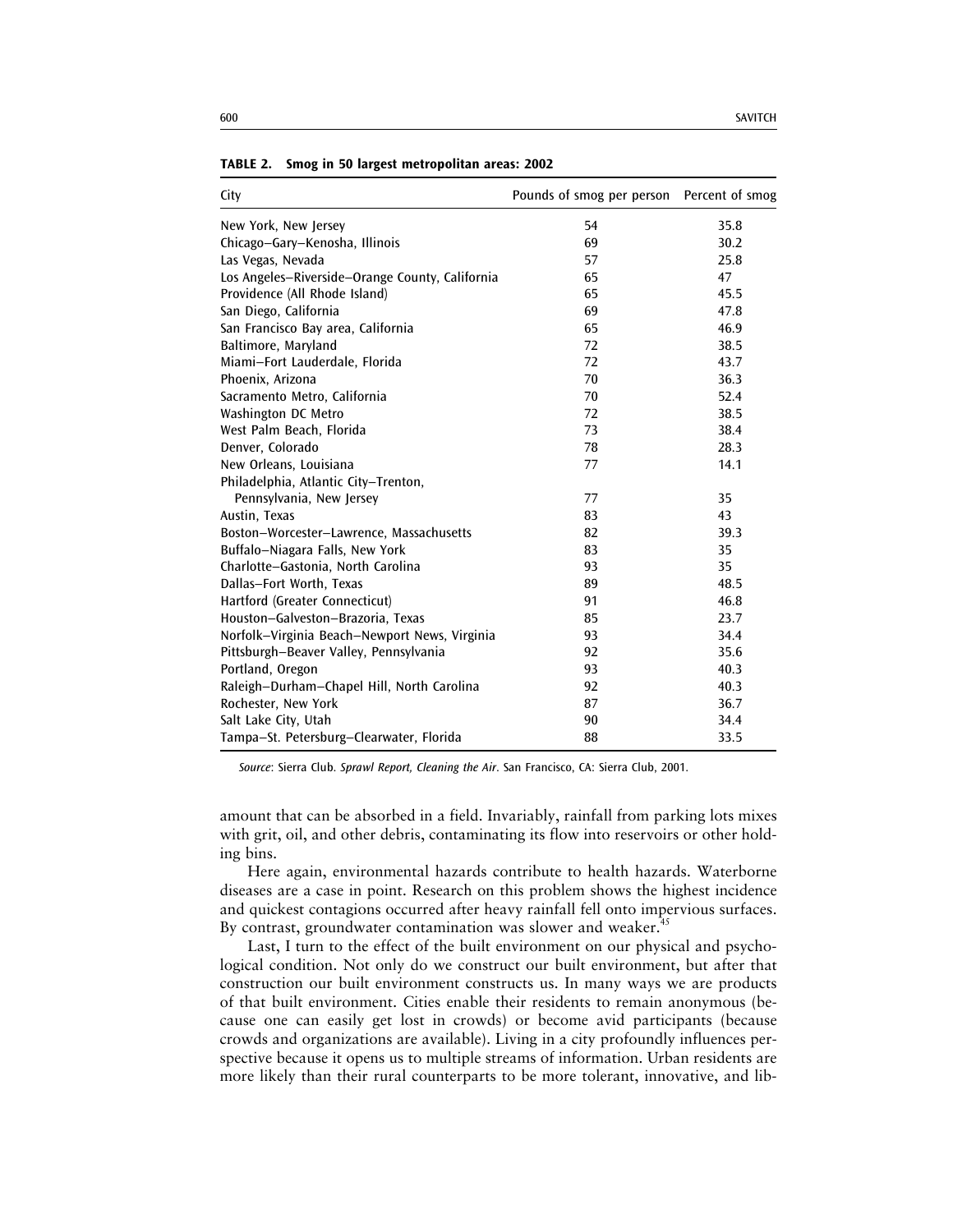eral. Accounting for social class, they are more likely to be concerned about energy conservation, environmental hazards, and the benefits of exercise.<sup>46, 47</sup>

There was a time when urban societies were built in tight, integrative, clustered forms. $48,49$  At the heart of that society was a spatial idea that emphasized centrality, continuity, mixed use, and easy access. Classic cities around the world still function around those concepts. New York and Paris are easily identified by their most visible landmarks (Times Square, Champs-Élysées) where transportation lines converge (centrality). Streets, plazas, boulevards, and river walks are connected by a recognizable, continuous pattern of development (continuity). Normally, a variety of functions (commerce, schools, leisure, and housing) are located in close proximity to one another (mixed use). This developmental pattern integrates a multiplicity of different activities into the fabric of society. The mere act of moving from one activity to another requires that we use our muscles, stimulate our hearts, and activate our minds. Under these conditions, keeping fit is a normal, everyday requisite of life.

Since World War II, we have gradually traded in that built environment for a spatially diffuse, discontinuous, and functionally segregated spatial order. As mentioned, American suburbs are segmented by place of employment, separated by residence, and remain apart in distinct locations—most of which are difficult to access without a private automobile. This pattern of development limits physical activity, and exercise can only be undertaken by special effort. Gymnasiums and health salons may serve some, but the majority of suburbanites gravitate toward a more sedentary life.

Moreover, the design of most suburbs encourages sedentary behavior by making it difficult to walk, run, or cycle along safe pathways. More often than not, local streets are devoid of sidewalks, pathways and parks are at a distance from suburban housing, and the absence of street lamps discourages evening walks.

It may not be by chance that as suburbs have grown, we have seen a diminution of physical activity and suffered attendant health problems.<sup>50</sup> The effects of this lifestyle bear not just upon adults but upon children as well. One study shows that in 1977 children between the ages of 5 and 15 years walked or biked in 15.8% of their trips. Less than 20 years later, by 1995, that figure had dropped to just 9.9% of trips. Other studies show similar declines in the number of children who walk to school.<sup>51</sup>

The most worrisome trend in American life is the rise in numbers of obese and overweight individuals. Obesity rivals smoking as a major health problem. Those saddled with this condition have a higher risk of diabetes, cardiovascular disease, and cancer. Today,  $20.1\%$  of Americans are obese and  $36.7\%$  are overweight.<sup>52</sup> Over time, the condition has become more prevalent. Shortly after the end of World War II the shift was gradual, but among adults it has jumped in the last two decades. Among children, obesity is now commonplace and continues to rise. Today, the obesity rate among children between ages 2 and 5 years is an astonishing 10.4%. $53$ 

While many factors (diet, genetics, race, age, educational level) contribute to obesity, sedentary lifestyle stemming from sprawl may be important. The Centers for Disease Control has reported some connection between sprawl and obesity.<sup>41,54</sup> Another independent study constructed a measure of sprawl (indexed from 0 to 100) and utilized self-described rates of obesity (reported by the Behavioral Risk Factor Surveillance System, BRFSS). It also controlled for a variety of other factors such as race, ethnicity, gender, and age. This study showed a strong association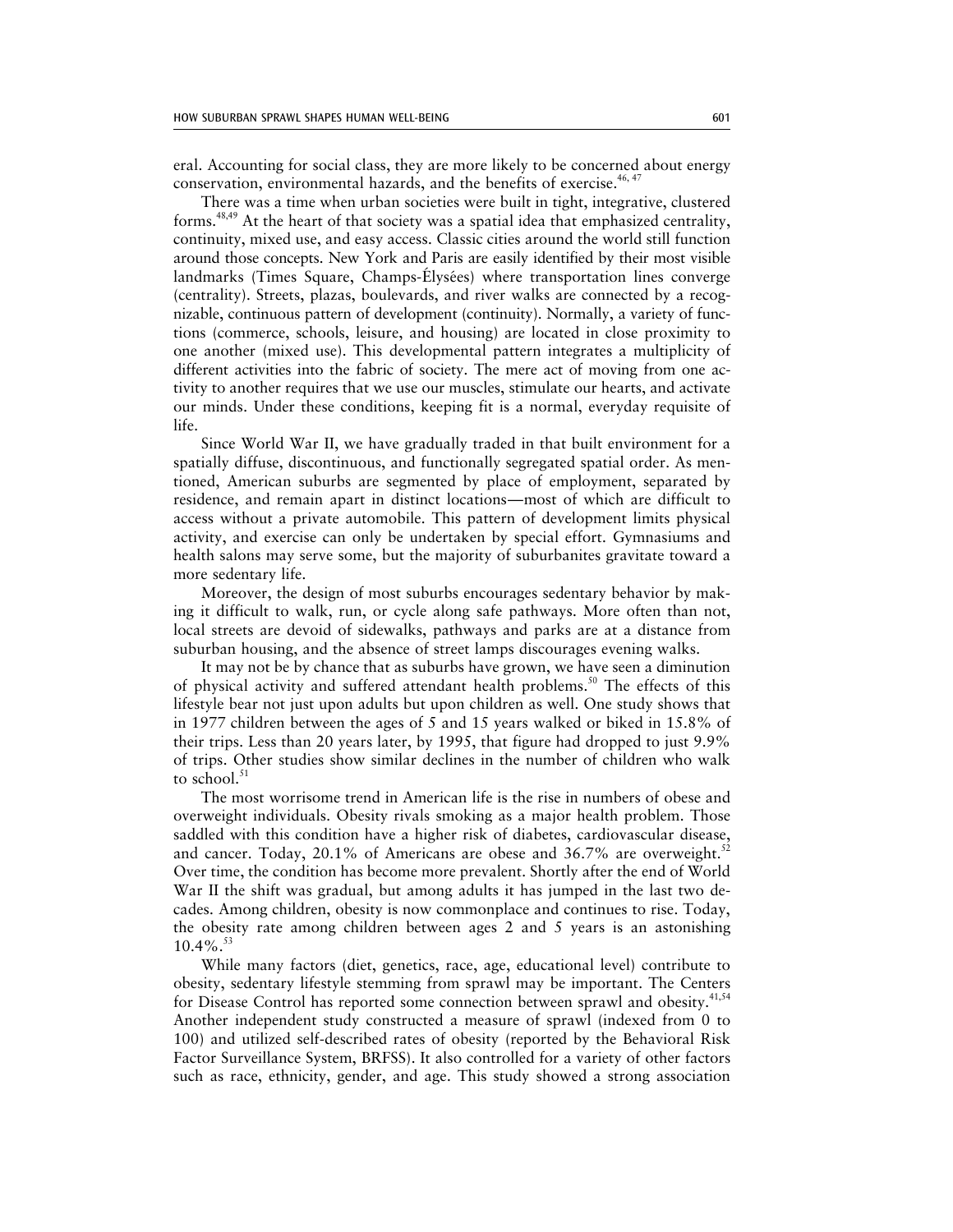between the extent of sprawl and rates of obesity. The conclusion was rather pointed, with the author claiming that for every single point rise in the sprawl index, the obesity rate increased by  $.5\%$ .<sup>52</sup>

While we can determine some association between sprawl and obesity, the causation is still murky. Conceivably, the lines of association could run in a different direction. For example, obese people may seek locations that are more easily accessible by automobile or suburbs that make few demands for physical exertion. Sprawl, then, could be an effect of obesity rather than a cause. Nevertheless, it seems likely that obesity is due to an accumulation of factors, none of which excludes the other. Evidence of a connection has begun to cohere and warrants serious consideration.

Taking a broader geographic plane, we can see how obesity manifests itself across the country. Figure 2 shows the extent of obesity by body mass index, based on weight and height, for 2001 in states on the US mainland. Note that the most severe obesity occurs in south central and north central areas of the country. In the south central area, states like Texas have high levels of sprawl, while north central areas like Indiana and Michigan are also high on sprawl indices.<sup>55</sup>

However tentative, these linkages warrant further scrutiny. Lack of exercise can exacerbate already existing maladies such as hypertension and depression. The fiscal cost related to obesity is estimated at \$100 billion annually, while the costs to our well-being are incalculable.

## **HOW AND WHAT WE MIGHT BE ABLE TO CHANGE**

The worse thing we can do in trying to bring about change is to attempt the impossible. We should recognize those things we cannot change. We are not likely to change the structure of intergovernmental relations or substantially change local fiscal autonomy. Certainly, we cannot change the geography, the culture, or the technology that feed sprawl. Suburbs and exurbs are here to stay, though their wildcat advance can be slowed and growth can be intelligently managed.

What we can most directly change is policy, and with care we can change some institutions that regulate local policy. My approach to this problem is to adopt what is sometimes called an incremental strategy. By incremental I take Lind-



**FIGURE 2.** Obesity by body mass index, 2001. All respondents 18 and older who report that their body mass index (BMI) is between 25.0 and 29.9. BMI is defined as weight in kilograms divided by height in meters squared (w/h\*\*2). (*Source*: US Department of Health and Human Services, Centers for Disease Control and Prevention, Behavioral Risk Factor Surveillance System, 2002.)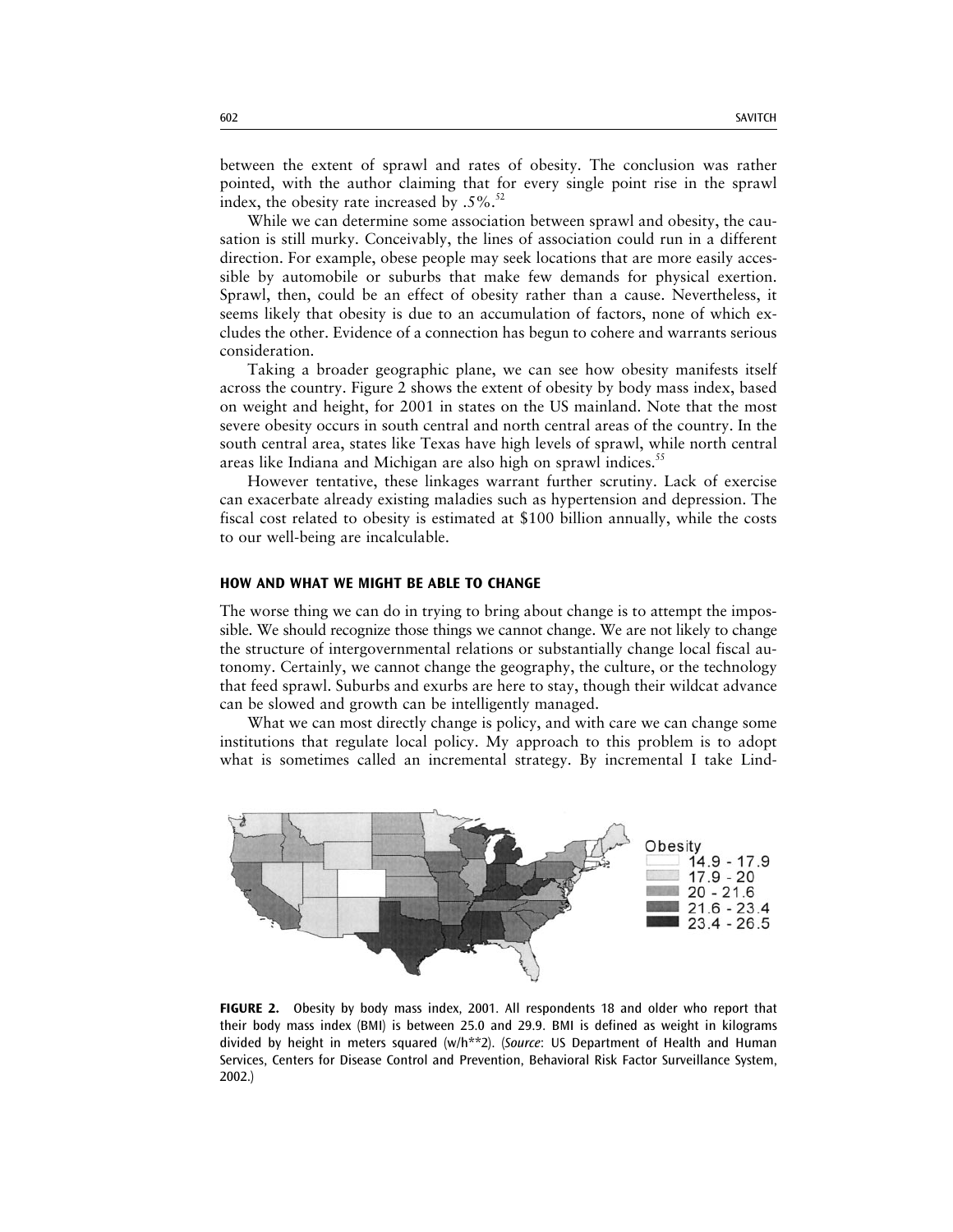blom's<sup>56,57,</sup> definition, described as a step-by-step process of policymaking that involves a series of continual comparisons between means and ends. Incrementalism enables us to reach limited, though very achievable, results that can become cumulative over time. While incremental change can be slow, compromised, and frustrating, its flexibility can be a great source of resilience. To elucidate this point, I focus on three basic measures that can be accommodated by an incremental strategy.

The first measure is that we need regional authorities that foster cooperation among local governments and enable them to adopt common land use policies. We already have legislation that makes this possible. The Interstate Surface and Transportation Act (ISTEA) encourages localities to band together and operate loose confederations in order to contain sprawl, establish air pollution controls, and create growth boundaries. In addition, several states (Washington, Maryland, Florida) have authorized interlocal cooperation and/or mandated urban growth plans.

America is a vast country with enormous diversity. The Northeast is very different from the industrial Midwest, the agricultural West, and the high-tech far West. Regional authorities will have to operate with a great deal of flexibility. The American situation is also compounded by great racial and ethnic cleavages. Any effort to establish interlocal cooperation must inevitably deal with a host of emotions surrounding issues like race and poverty. Clearly, one size does not fit all, and we will have to create institutions whose political forms are quite diverse. Nevertheless, we can find or invent institutions that do the job.

The range of institutional choice is quite wide. Minneapolis–St. Paul (the Twin Cities) have gone a long way toward establishing a regional federation. As it is known, the Twin Cities Metro combines eight surrounding counties that still control basic land use. While allowing these localities breathing room, the Twin Cities Metro has been able to take its own deep breaths. It has established a regional strategic plan, bought land, engaged in tax-sharing, quelled some of the competition, and mandated that every locality absorb a modest proportion of low- and moderate-income housing. This means that developers have to allocate 10% of the total capital for moderate- to low-income housing. Twin Cities Metro presents a way of nibbling at the problem, while appreciating the thresholds that people will ultimately accept.

Portland, Oregon, presents still another model. It directly elects a regional council that operates common functions and over the years has adopted creative land use policies. By 1997 the Portland Plan was passed, enabling the region to reduce the size of building lots and adopt zoning ordinances that promote mixeduse development. Portland also utilizes a tramway for inner-city commuting, and it has established boundaries around which growth cannot take place.

Localities across North America have begun to take regional action, although it is not nearly enough to match the problem. Seattle, Washington, and Vancouver, Canada, utilize special districts to manage land use, pollution, mass transit, and economic growth. Some cities like Indianapolis, Jacksonville, and Louisville have turned to city-county consolidation—effectively abolishing their central cities in favor of unified county government.\*

<sup>\*</sup>This measure is controversial and may be self-defeating. First, unlike regional federations, city-county consolidation does not account for continued suburban growth and, once undertaken, it is difficult to extend the scope of regional institutions. Second, abolishing or merging central cities into larger suburban agglomerations tends to bury urban interests rather than resolve them. Third, its ability to promote democratic expression and minority interests is dubious because increased size dampens participation. Last, the efficiency and effectiveness of large-scale consolidation is in serious doubt.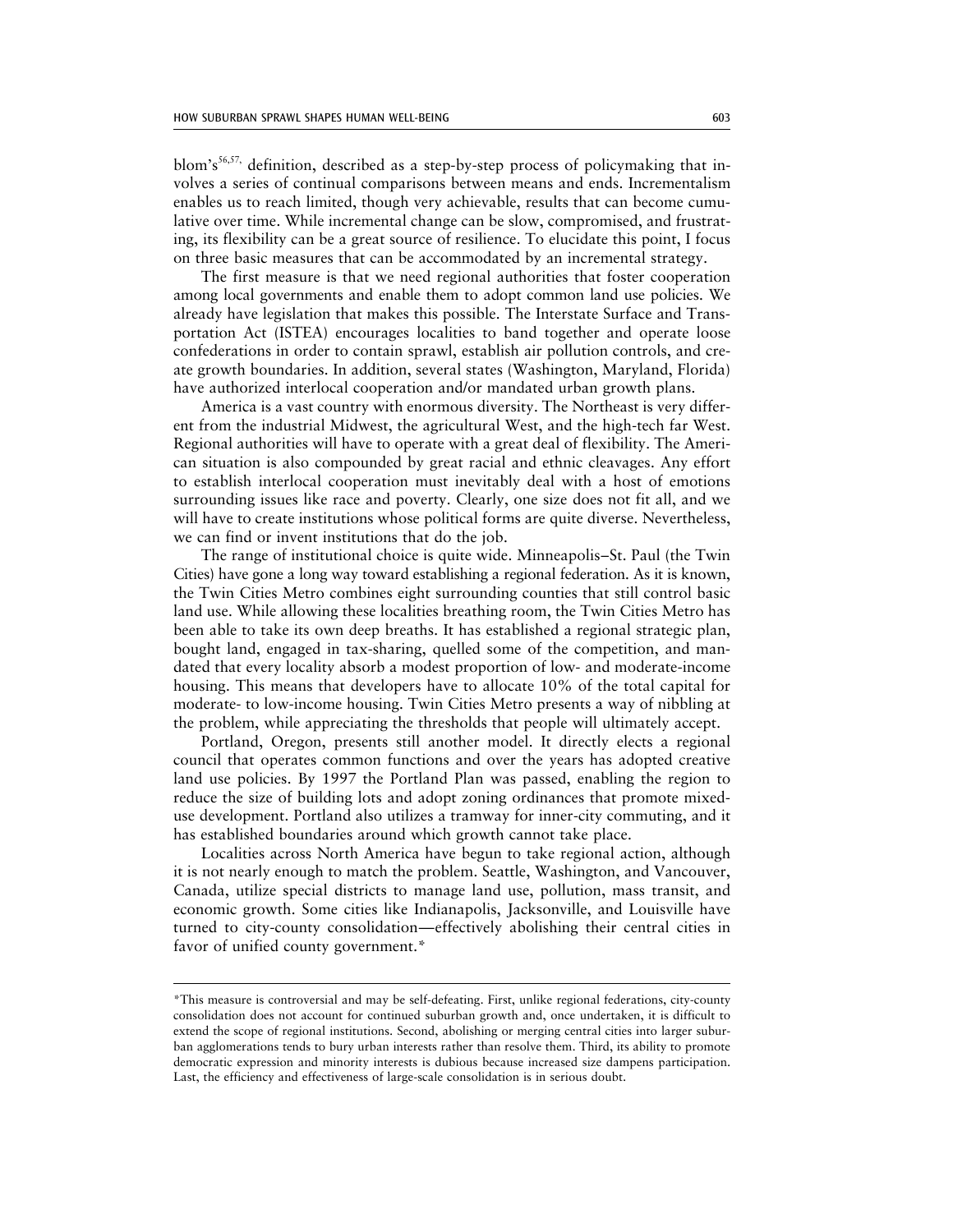The second measure is for regional institutions to adopt common land use policies and strategies for managed growth. Growth boundaries that limit development within a particular sphere can be immensely useful. These boundaries can be used in conjunction with land trust funds, so that green space can be purchased and set aside for preservation or recreation. Zoning ordinances such as those adopted in Portland and Vancouver can help in reclustering the American landscape by mixing commerce, leisure, schools, and housing so that activities are in close proximity. Farmland can be "up-zoned," making it difficult for developers to subdivide property. All of this should set the preconditions for more efficient commuting. Mass transportation requires a mass of population settlement, and this remains a primary requisite for a sound environment.

We will never overcome our urge to sprawl unless we have a suitable rail policy. America has a very unbalanced transportation system, consisting of either automobiles or airways. Air travel is unfeasible for medium-range mass transit. Many interstate highways and bridges are clogged, and building more highways only creates a vicious cycle that encourages still greater reliance on automobiles. We remain one of the few industrial nations that does not have a reasonable rail policy, including light rail for the cities and medium rail transportation for medium-distance travel. The technology exists, including magnetic levitation devices that lift trains off platforms. Trains can carry three or four times the number of passengers that a single airplane does. Modern rail does this quickly and efficiently and delivers passengers to compact settlements.

Bringing these changes about is not easy. There are certain policies that middle America will accept and others it will categorically reject. Middle America will support environmental preservation, but not environmental intrusion. People will agree to higher taxes in order to set up land trusts or up-zone farmland, but they will not agree to blanket restrictions on land use or higher taxes to support lowcost housing.

This may seem like hypocrisy, and unfortunately it can result in inconsistent applications of public policy. But hypocrisy can also be the lubricant of politics. It can lead to incremental gains in some areas, while holding off murderous opposition in others. Middle America will not buy into policies that threaten too many people at once, but it will accept policies that cleave off smaller portions of the body politic for reform.

Not too long ago, some colleagues and I worked with a group in the Cincinnati suburbs. This group consisted of about 100 well-educated community leaders and public officials involved in three prosperous counties. To give them a glimpse of the future, we showed aerial maps of Los Angeles with the introduction, "If you want to see what your community will look like 10 years from now, here's a picture of it." Next, we surveyed the audience and asked how many would agree to land use restrictions in order to preserve the environment. Again, the response was overwhelmingly positive. The conclusion: shown the alternatives, most people are willing to put qualification on land use rights. $58$ 

This brings me to the third and last measure for change. All of us can and do support greater public participation in land use policies. Unfortunately, much of that participation has been ceded to growth machines, with too few of us having influence over what and how things are built. In addition to a more active citizenry, we should be integrating planners, architects, researchers, and other professionals into land use decisions.

A major part of this integration should include health care providers. We are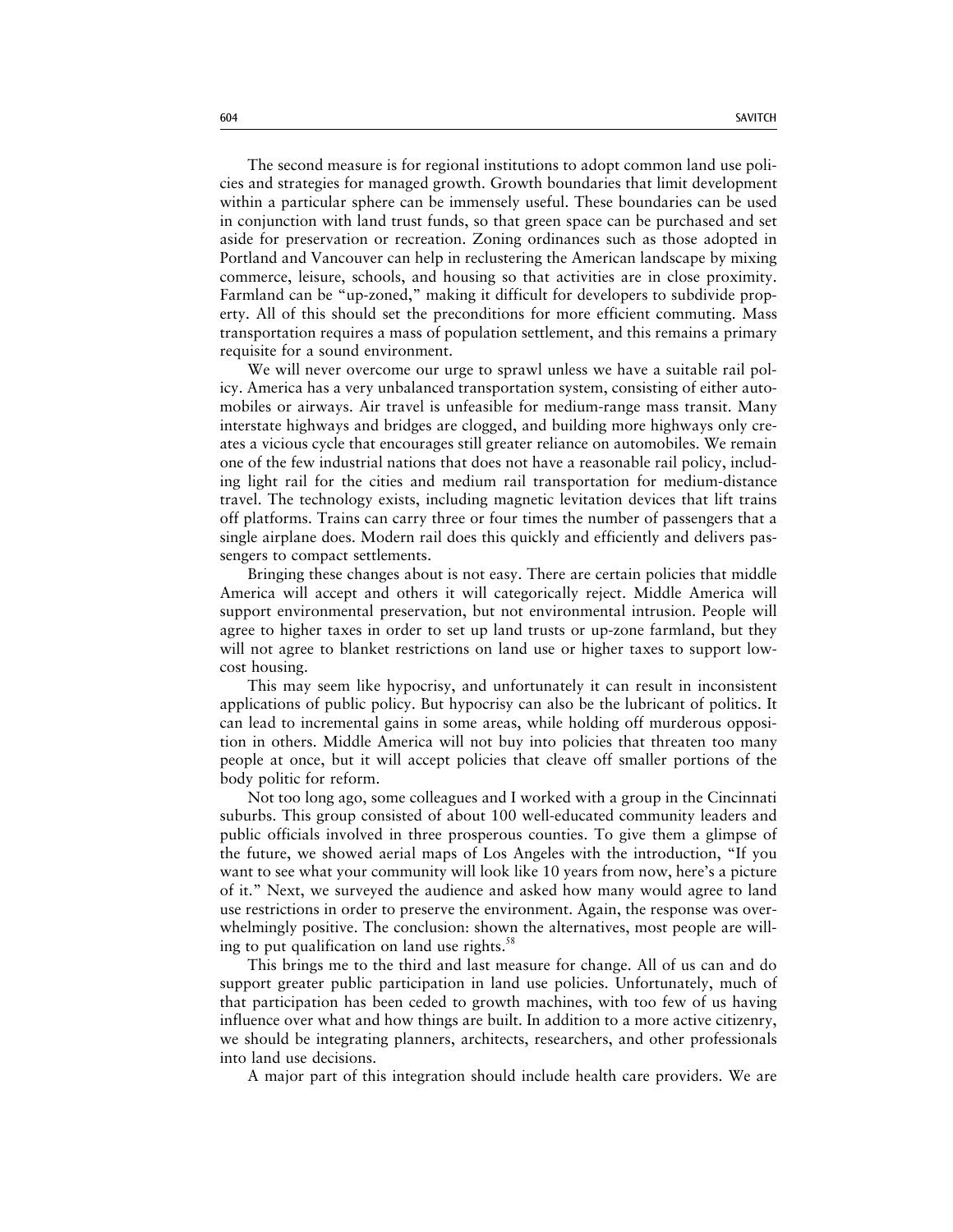accustomed to consulting with engineers about the need for utility lines. Developers often use market researchers to determine shopping needs. Town councils and planning boards often conduct transportation studies to determine the impact of growth on local roadways. But we rarely use health providers and environmentalists to help us make decisions about urban development. Yet this is essential for advancing human well-being.

We not only need to achieve this as a matter of practice, but we should formally incorporate this kind of participation into land use decisions. Before building another cloverleaf subdivision without recreational space, we should hear from professionals about its effects on well-being. Before constructing another roadway, we should learn about its potential for contaminating the air. And before neglecting to build sidewalks for easy access to shopping, we should be informed that daily walks can combat heart disease, depression, and obesity. Our well-being deserves those considerations.

## **REFERENCES**

- 1. Sanders H, Stone CN. *The Politics of Urban Development*. Lawrence: University of Kansas Press; 1987.
- 2. Stone C. *Regime Politics: Governing Atlanta 1946–1988*. Lawrence: University of Kansas Press; 1989.
- 3. Logan JR, Molotch H. *Urban Fortunes*. Berkeley: University of California Press; 1987.
- 4. Dreier P, Mollenkopf J, Swanstrom T. *Place Matters: Metropolics for the Twenty-First Century*. Lawrence: University of Kansas Press; 2001.
- 5. Bluestone B, Harrison B. *The Deindustrialization of America*. New York, NY: Basic Books; 1982.
- 6. Henderson VJ. *Urban Development: Theory, Fact and Illusion*. New York, NY: Oxford University Press; 1988.
- 7. Savitch HV, Kantor P. *Cities in the International Marketplace: Urban Development and Political Economy in North America and Western Europe*. Princeton, NJ: Princeton University Press; 2002.
- 8. World Health Organization. Definition of health. Available at:<http://www.who.int/> aboutwho/en/definition.html. Accessed July 5, 2003.
- 9. Jackson C, Jatulis D, Fortmann S. The Behavorial Risk Factor Survey and the Stanford Five-City Project Survey: a comparison of cardiovascular risk behavior estimates. *Am J Public Health*.1992;82(3):412–416.
- 10. Garreau J. *Edge City: Life on the New Frontier*. NewYork, NY: Doubleday; 1988.
- 11. Sternlieb G, Hughes JW. *Post-Industrial America: Metropolitan Decline and Inter-Regional Job Shifts*. New Brunswick, NJ: The Center for Urban Policy Research, Rutgers University; 1975.
- 12. Toffler A. *Future Shock*. New York, NY: Bantam Books; 1998.
- 13. Webber M. Order in diversity: community without propinquity. In: Wingo L, ed. *Cities and Space: The Future Use of Urban Land*. Baltimore, MD: Johns Hopkins University Press; 1963:23–54.
- 14. Hamilton A, Jay J, Madison J. *The Federalist Papers*, No. 10. New York, NY: Modern Library; 1937.
- 15. US Government Printing Office. *1992 Census of Governments*. Washington, DC: Author; 1997:V–VI.
- 16. Kantor P. *The Dependent Revisited: The Political Economy of Urban Economic and Social Policy*. Boulder, Colo: Westview Press; 1995.
- 17. Peterson P. *City Limits*. Chicago, Ill.: University of Chicago Press; 1981.
- 18. Pagano M, Bowman A. *Cityscapes and Capital*. Baltimore, MD: Johns Hopkins; 1997.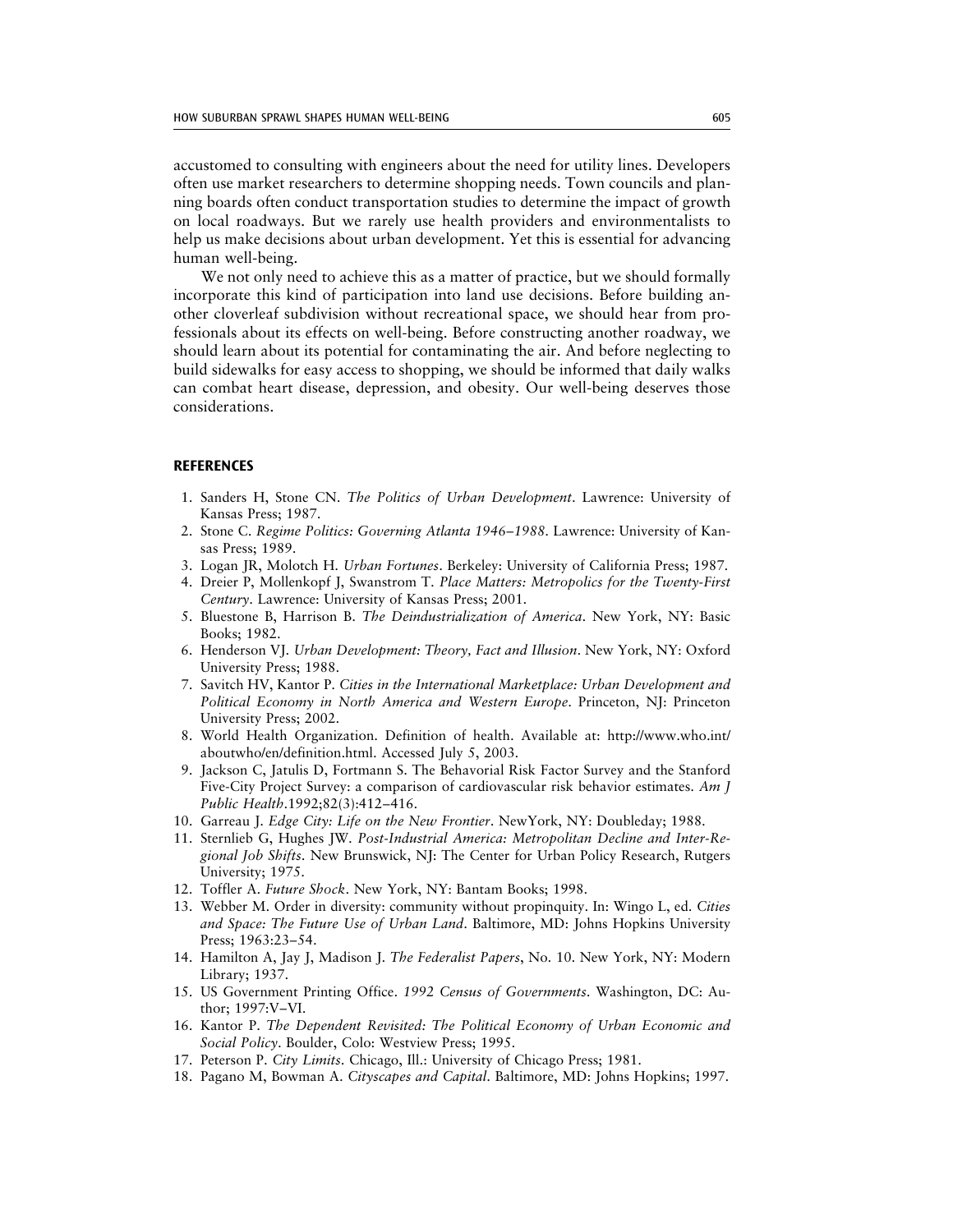- 19. Eisinger P. *The Rise of the Entrepreneurial State*. Madison: University of Wisconsin Press; 1988.
- 20. Euchner CC. *Playing the Field: Why Sports Teams Move and Cities Fight to Keep Them.* Baltimore, MD: Johns Hopkins University Press; 1993.
- 21. Haider D. Place wars: new realities of the 1990s. *Econ Dev Q.* 1992;6(2):127–134.
- 22. Berg B, Kantor P. New York: the politics of conflict and avoidance. In: Savitch HV, Vogel RK, eds. *Regional Politics: America in a Post-City Age*. Thousand Oaks, CA.: Sage Publications; 1996:25– 45.
- 23. Markusen A, Campbell S, Hall P, Deitrick S, eds. *The Rise of the Gunbelt: The Military Remapping of Industrial America.* New York: Oxford University Press; 1991.
- 24. Lebedur LC, Barnes WR. *Research Report on America's Cities*. National League of Cities; 1992.
- 25. Gelfand MI. *A Nation of Cities*. New York, NY: Oxford University Press; 1975.
- 26. Jackson KT. *Crabgrass Frontier: The Suburbanization of the United States.* New York, NY: Oxford University Press; 1985.
- 27. Siegel F. Is government the answer? *Public Interest*. 1999;137:85–98.
- 28. Pastor MJ, Dreier, Grisby JE, Garza ML. *Regions That Work: How Cities and Suburbs Can Grow Together*. Minneapolis: University of Minnesota Press; 2000.
- 29. Blumenauer E. The view from Capitol Hill. *Brookings Rev. 1998;16(4):16–17.*
- *30. Economist.* 1999;August 21.
- 31. US Department of Transportation, Bureau of Transportation Statistics. Federal, state and local transportation statistics, fiscal years 1982–1994. Publication number BTS-97- E-02, 1997. Available at: [http://www.bts.gov.](http://www.bts.gov) Accessed May 2000.
- 32. Clarke E. Congress passes historic surface transportation bill. *Civil Eng.* 1998;July:104– 105.
- 33. Savitch, HV. *Urban Policy and the Exterior City*. New York, NY: Pergamon Press; 1979.
- 34. US Congress, Office of Technology Assessment. *The Technology Reshaping of Metropolitan America*. OTA-ETI-643. Washington, DC: US Government Printing Office; September 1995.
- 35. US Department of Transportation, Federal Highway Administration. 1995 Personal transportation survey, Table 23. Available at: [http://www.fhwa.gov.](http://www.fhwa.gov) Accessed May 2000.
- 36. Schrank D, Lomax T. *The 1999 Annual Mobility Report*. College Station, TX: Texas Transportation Institute, Texas A&M University. Available at: [http://mobility.tamu.edu.](http://mobility.tamu.edu) Accessed May 2000.
- 37. [Pope C. Solving sprawl: the Sierra Club rates the states. Available at: http://www.sier](http://www.sierraclub.org/sprawl/report99/index.asp)raclub.org/sprawl/report99/index.asp. Accessed August 6, 2000.
- 38. Sierra Club. Stop sprawl: sprawling cities, spreading malaise. Sprawl report 2001b. Available at: [http://www.sierraclub.org/sprawl/reports/.](http://www.sierraclub.org/sprawl/reports/) Accessed July 3, 2003.
- 39. Bell D. *The Coming of Post-Industrial Society: A Venture in Social Forecasting.* New York: Basic Books; 1973.
- 40. Surface Transportation Policy Project. Mean streets 2000: a transportation and quality of life campaign report. 2000. Washington, D.C.
- 41. Jackson RJ, Kochtitzky C. *Creating a Healthy Environment: The Impact of the Built Environment on Public Health*. Sprawl Watch Clearinghouse Monograph Series. Cen[ters for Disease Control and Prevention. Available at: http://www.sprawlwatch.org/heal](http://www.sprawlwatch.org/health.pdf)th.pdf.
- 42. Cieslewicz DJ. The environmental impacts of sprawl. In Squires GD, ed. *Urban Sprawl: Causes, Consequences and Policy Responses*. Washington, DC: Urban Institute Press; 2002:23–38.
- 43. Sierra Club. Clearing the air with transit spending: sprawl harms our health. Sprawl Report 2001a. Available at: [http://www.sierraclub.org/sprawl/reports/.](http://www.sierraclub.org/sprawl/reports/) Accessed July 3, 2003.